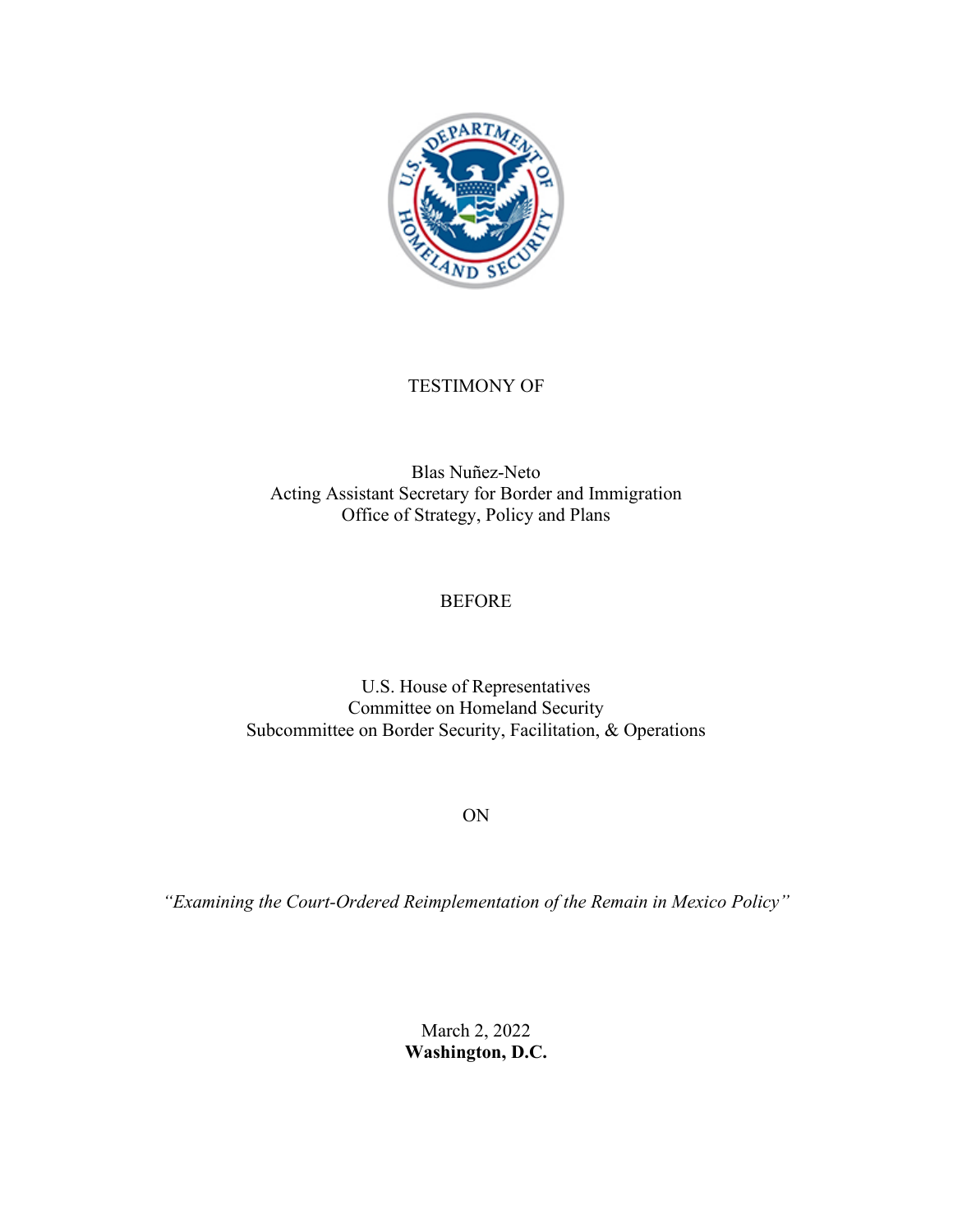#### **Introduction**

Chairwoman Barragán, Ranking Member Higgins, and distinguished Members of the Subcommittee, thank you for the opportunity to appear before you today.

I have been serving as the Acting Assistant Secretary for Border and Immigration Policy since October 1, 2021. My permanent role is the Chief Operating Officer at U.S. Customs and Border Protection (CBP), within the Department of Homeland Security (DHS), which I began on March 5, 2021. Since August 24, 2021, I have been concurrently serving as the Vice Chair for the Secretary of Homeland Security's Southwest Border Taskforce. I also previously served at DHS as an Advisor to CBP Commissioner Gil Kerlikowske from January 12, 2015 to January 16, 2017.

Before discussing the court-ordered reimplementation of the Migrant Protection Protocols (MPP), I want to highlight the fact that Secretary of Homeland Security Alejandro N. Mayorkas has repeatedly stated that MPP has endemic flaws and should be terminated. These flaws include that it imposed unjustifiable human costs on migrants, subverted the asylum system, pulled resources and personnel away from other priority efforts, and failed to address the root causes of irregular migration. DHS continues to vigorously defend its decision to terminate MPP in court and has taken the extraordinary step of asking for expedited review by the U.S. Supreme Court. In the interim, however, DHS is required to abide by the order to re-implement the program in good faith and it continues to do so, demonstrating this Administration's commitment to the rule of law.

As we move forward with this court-ordered reimplementation of MPP, DHS is seeking to do so in the most humane way possible. I want to make clear, however, that this Administration recognizes that these changes, while significant, are not sufficient to address the concerns with the program that Secretary Mayorkas has identified, and that no matter what measures are put in place to attempt to protect migrants enrolled in MPP, we cannot ensure their safety and security in Mexico.

We will continue to challenge the court's ruling, even as we abide by the court order to reimplement MPP in good faith.

## **Terminating MPP**

On February 2, 2021, President Biden issued Executive Order (EO) 14010*, Creating a Comprehensive Regional Framework to Address the Causes of Migration, to Manage Migration Throughout North and Central America, and to Provide Safe and Orderly Processing of Asylum Seekers at the United States Border*. EO 14010 directed the Secretary of Homeland Security to "promptly review and determine whether to terminate or modify the program known as the Migrant Protection Protocols."

During the course of his first review, Secretary Mayorkas identified a number of critical factors that contributed to his final conclusions to terminate MPP: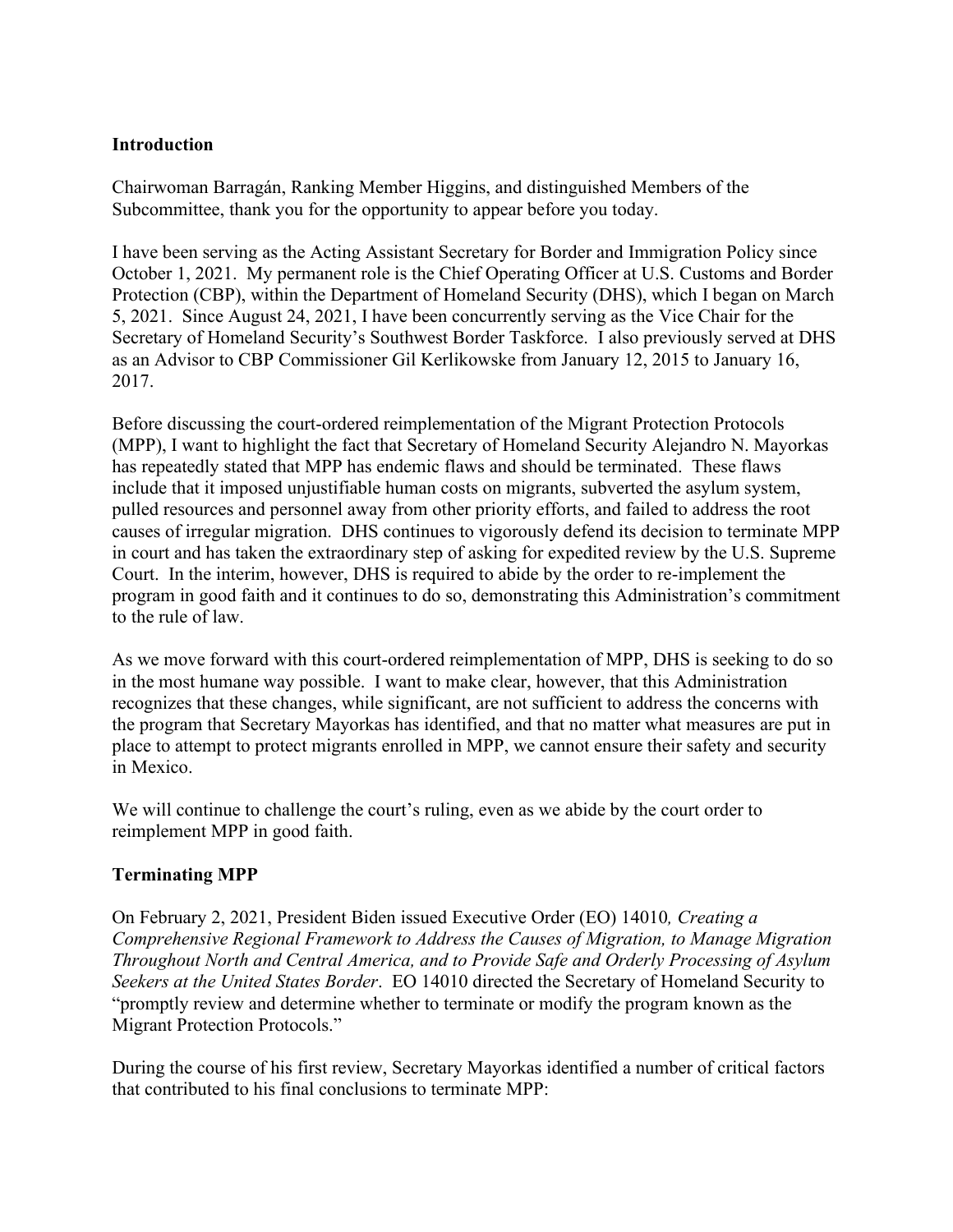- While DHS originally intended the program to more quickly adjudicate legitimate asylum claims and clear asylum backlogs, over the course of the program, asylum backlogs actually increased before both the U.S. Citizenship and Immigration Services (USCIS) Asylum Offices and the Department of Justice's (DOJ) Executive Office for Immigration Review (EOIR).
- The focus on speed was not matched with sufficient efforts to ensure that conditions in Mexico enabled migrants to attend their immigration proceedings.
- As a result, a high percentage of cases resulted in an order of removal *in absentia* (approximately 44 percent, based on DHS data) which raised significant questions about whether the process provided enrollees an adequate opportunity to appear for proceedings to present their claims for relief and whether conditions faced by some MPP enrollees in Mexico—including, for example, the lack of stable access to housing, income, and safety resulted in the abandonment of potentially meritorious protection claims.
- MPP as initially implemented did not sufficiently improve border management so as to justify the program's extensive operational burden and other shortfalls. The program also imposed additional responsibilities on border personnel and resources that detracted from other aspects of DHS's critically important mission sets.

Having completed the comprehensive and thorough review required by the EO, Secretary Mayorkas concluded that MPP should be terminated and issued a memorandum to that effect on June 1, 2021.

On August 13, 2021, the U.S. District Court for the Northern District of Texas determined that the Secretary's June 1 memorandum was not issued in compliance with the Administrative Procedure Act of 1946 because it failed to address all relevant considerations. As a result, the District Court vacated the June 1 memorandum in its entirety, remanded the matter to DHS for further consideration, and ordered DHS to re-implement MPP. DHS sought a stay of this injunction to the Fifth Circuit, which was denied by both the Fifth Circuit and then the Supreme Court.

As a result, Secretary Mayorkas began a second comprehensive review of MPP. During this process, the Secretary once again carefully reviewed the arguments, evidence, and perspectives presented by those who support re-implementation of MPP, those who support terminating the program, and those who have argued for continuing MPP in a modified form.

After this review, Secretary Mayorkas again determined that MPP should be terminated. Secretary Mayorkas considered perspectives the District Court determined were insufficiently addressed in the June 1 memorandum, including claims that MPP discouraged unlawful border crossings, decreased the filing of non-meritorious asylum claims, and facilitated more timely relief for asylum seekers, as well as predictions that termination of MPP would lead to a border surge, cause DHS to fail to comply with alleged detention obligations under the Immigration and Nationality Act, impose undue costs on states, and put a strain on U.S.-Mexico relations.

Throughout the course of this second review, Secretary Mayorkas examined multiple factors that informed the government's decision to terminate the MPP. These factors included: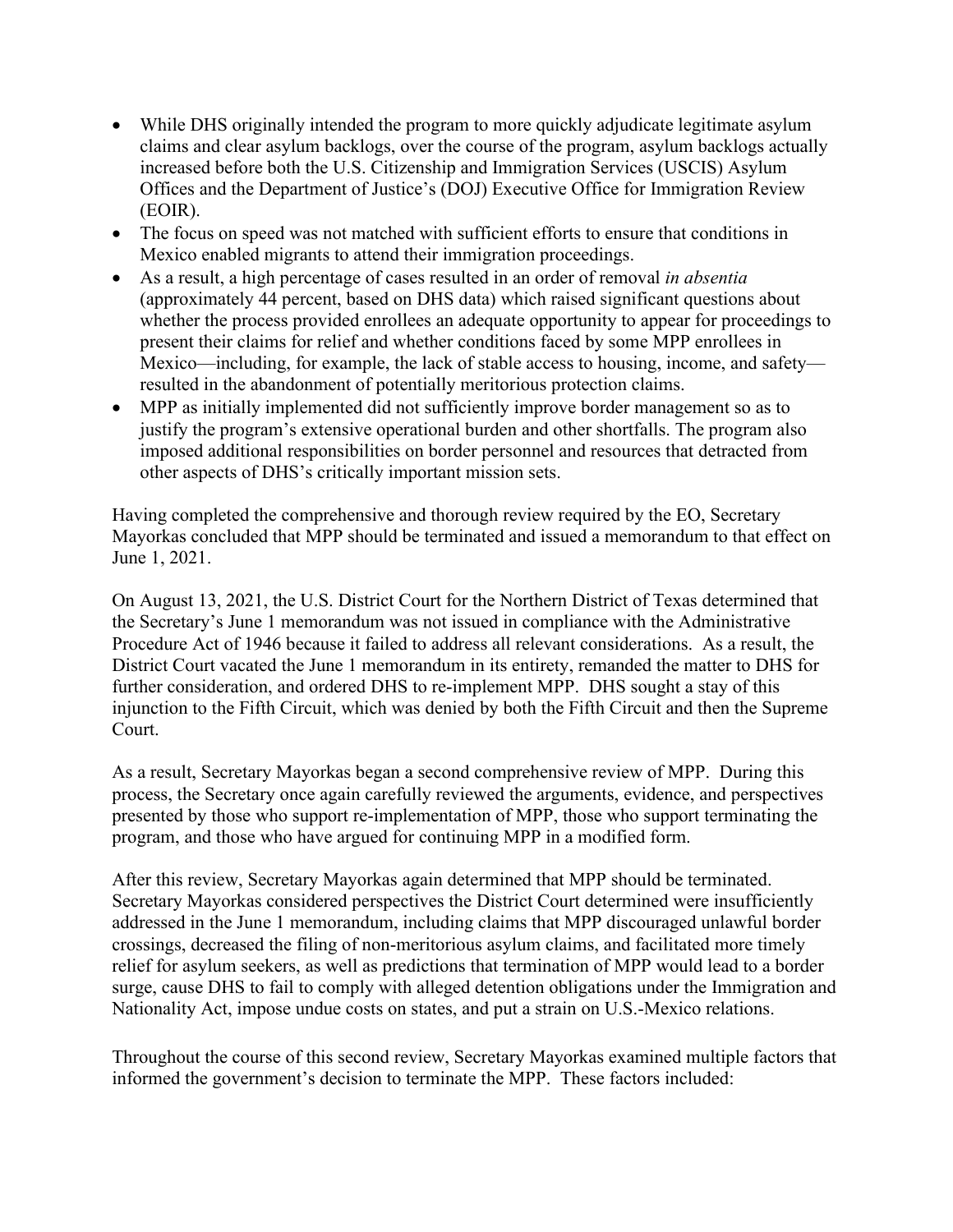- As described by an assortment of independent findings, including those made by nongovernmental organizations and U.S. courts, MPP placed migrants in harm's way. Significant evidence indicates that individuals awaiting their court hearings in Mexico under MPP were subject to extreme violence and frequently became targets for transnational criminal organizations that profited by exploiting migrants' vulnerabilities.
- As previously designed and implemented, MPP's non-refoulement screening process was inadequate. Issues included individuals not being affirmatively asked questions about fear of return to Mexico, insufficient access to counsel, and use of the "more likely than not" standard during *non-refoulement* screenings, a standard typically reserved for adjudication on the merits of withholding of removal and Convention Against Torture claims before an Immigration Judge.
- Individuals in MPP faced numerous barriers in accessing counsel and receiving sufficient information about their court hearings. There were several problems in communicating accurate and up-to-date information to enrollees about rescheduled court hearings. Opportunities for attorneys to meet with their clients, outside of those meetings organized at the hearing locations, were limited due to, among other constraints, complications associated with cross-border communication and U.S. attorneys not being licensed to practice law in Mexico.
- Due to these factors, among others, many individuals in MPP were unwilling or unable to remain in Mexico during the course of their removal proceedings. Comparing noncitizens enrolled in MPP to similar noncitizens (i.e., non-Mexican single adults and family units who were issued notice to appear) from the same period who were not enrolled in MPP, EOIR granted relief to 3.4 percent of non-MPP enrollees who had been issued NTAs versus 1.1 percent of MPP enrollees. This discrepancy suggests that at least some MPP enrollees with meritorious claims either abandoned or were unable to adequately present their claims given the conditions faced by migrants in Mexico and barriers to legal access.
- Additionally, MPP was originally intended to reduce burdens on border security personnel and resources and to help clear the backlog of unadjudicated asylum claims. In reality, however, Secretary Mayorkas observed that backlogs in immigration courts and asylum offices grew significantly during the period that MPP was in effect. MPP also diverted resources from other priority Department missions by requiring DHS to build, maintain, and operate the infrastructure and processes supporting MPP.
- MPP also played a particularly outsized role in diplomatic engagements with the Government of Mexico (GOM), diverting attention from more productive efforts to fight transnational criminal and smuggling networks and address the root causes of irregular migration and forced displacement.
- Lastly, MPP also diverts DHS's resources from the Administration's priority efforts to implement effective, fair, and durable asylum reforms that reduce adjudication delays and tackle the immigration court backlog. For example, both the Dedicated Docket, designed so that immigration judges can adjudicate cases within 300 days, and the Asylum Officer rule, which will substantially streamline the asylum process, rely on the same USCIS personnel.

As a result, on October 29, 2021, Secretary Mayorkas issued a new memorandum terminating MPP that will be implemented as soon as practicable pending a final judicial decision to vacate the injunction. As part of our vigorous efforts to challenge this injunction, on December 28, 2021, the U.S. Government (USG) filed with the U.S. Supreme Court a petition for a writ of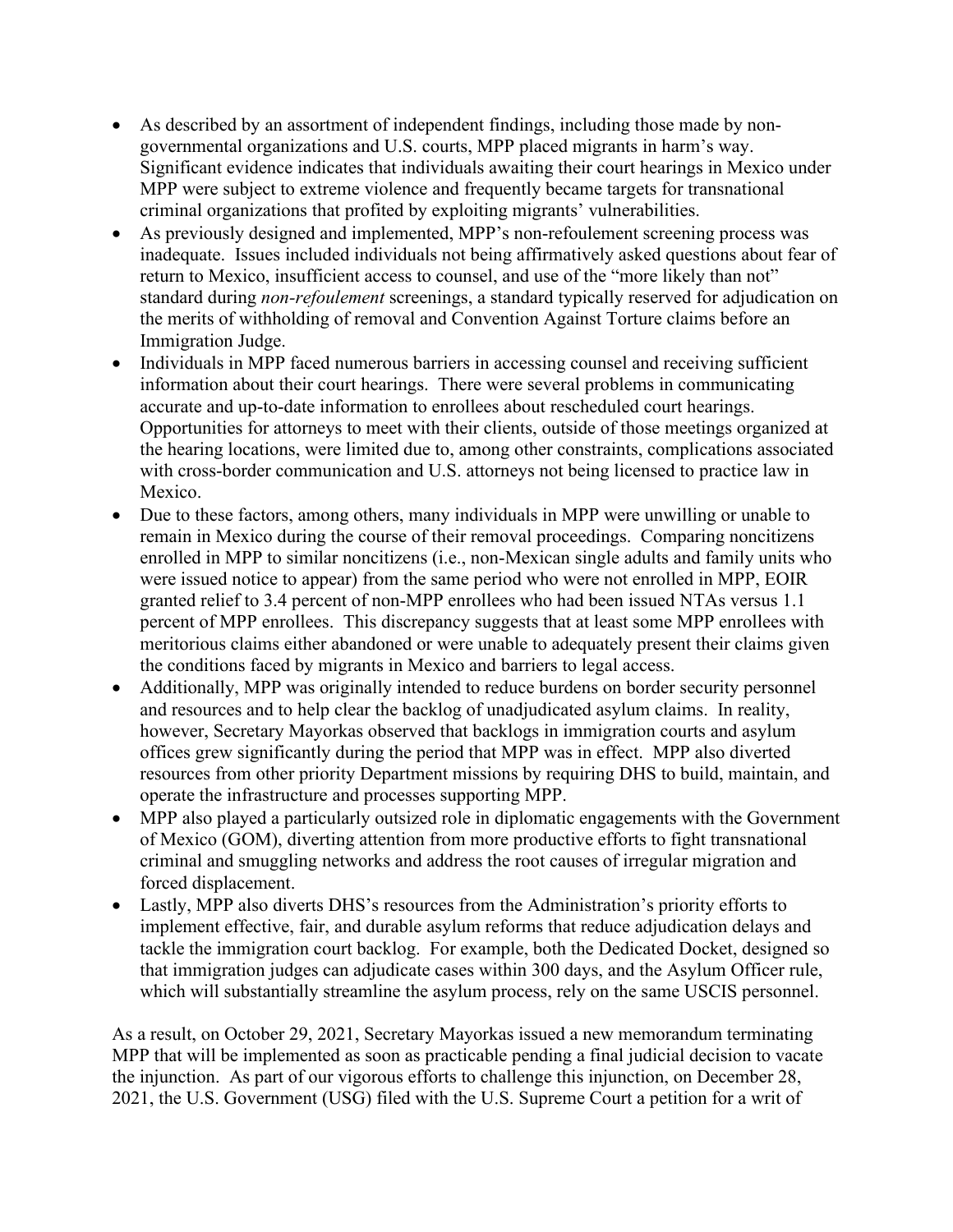certiorari seeking expedited review of the judgment of the Fifth Circuit in *Texas v. Biden*, which rejected DHS's arguments and left the injunction in place. DHS's petition for writ of certiorari was granted by the Supreme Court on February 18, 2022, and oral arguments are anticipated in April. For as long as the injunction remains in place, DHS is bound to comply with it and make good faith efforts to reimplement MPP.

Ultimately, while recognizing that MPP may potentially have contributed to some reduced migratory flows, Secretary Mayorkas concluded that the program imposes unjustifiable human costs, pulls resources and personnel away from other priority efforts, and fails to address the root causes of irregular migration. The Secretary also noted that MPP is inconsistent with the values and approaches taken by the Biden-Harris Administration, which is pursuing a series of policies that disincentivize irregular migration while incentivizing safe, orderly, and humane pathways for persons seeking to enter the United States. These policies—including the ongoing efforts to reform the U.S. asylum system and address the root causes of irregular migration in the region seek to achieve sustainable, long-term change by addressing longstanding problems that have plagued the U.S. immigration system for decades. Once fully implemented, Secretary Mayorkas believes that these policies will address migratory flows more effectively while holding true to our nation's values.

# **Operational Changes to MPP**

DHS, working with our federal and international partners, has taken multiple steps to reimplement MPP while attempting to address some of the most profound humanitarian concerns that MPP presents. These changes are intended to minimize the harms associated with the program to the greatest extent feasible, but as Secretary Mayorkas has repeatedly confirmed, no changes short of termination are sufficient to fully address the inherent flaws and human costs of MPP.

First, both the U.S. and Mexican Governments are committed to protecting particularly vulnerable individuals from being returned to Mexico and put in harm's way. Although GOM is not responsible for reimplementing MPP nor upholding U.S. court decisions, its cooperation is critical to operationalize the program. Unaccompanied children cannot be enrolled in MPP. Additionally, those with particular vulnerabilities including those with known physical and mental health issues, disabilities and advanced age are not eligible for MPP. When CBP officials observe or learn of a particular vulnerability, they make case-by-case decisions about whether the vulnerability falls within an exception to enrollment. When there is doubt as to whether a vulnerability merits exception to enrollment, CBP has been instructed to err on the side of excepting the individual from MPP.

Second, DHS has enhanced policies and procedures to protect from return those who may be subject to torture or persecution in Mexico. CBP officials are now required to proactively ask individuals subject to MPP if they fear being returned to Mexico. In the prior implementation, individuals were not asked these questions and had to instead affirmatively assert a fear of return to Mexico. Individuals who express a fear of being returned to Mexico are referred to USCIS for a *non-refoulement* interview. Rather than the "more likely than not" standard that was used in the previous version of MPP, USCIS officials now use the lower "reasonable possibility"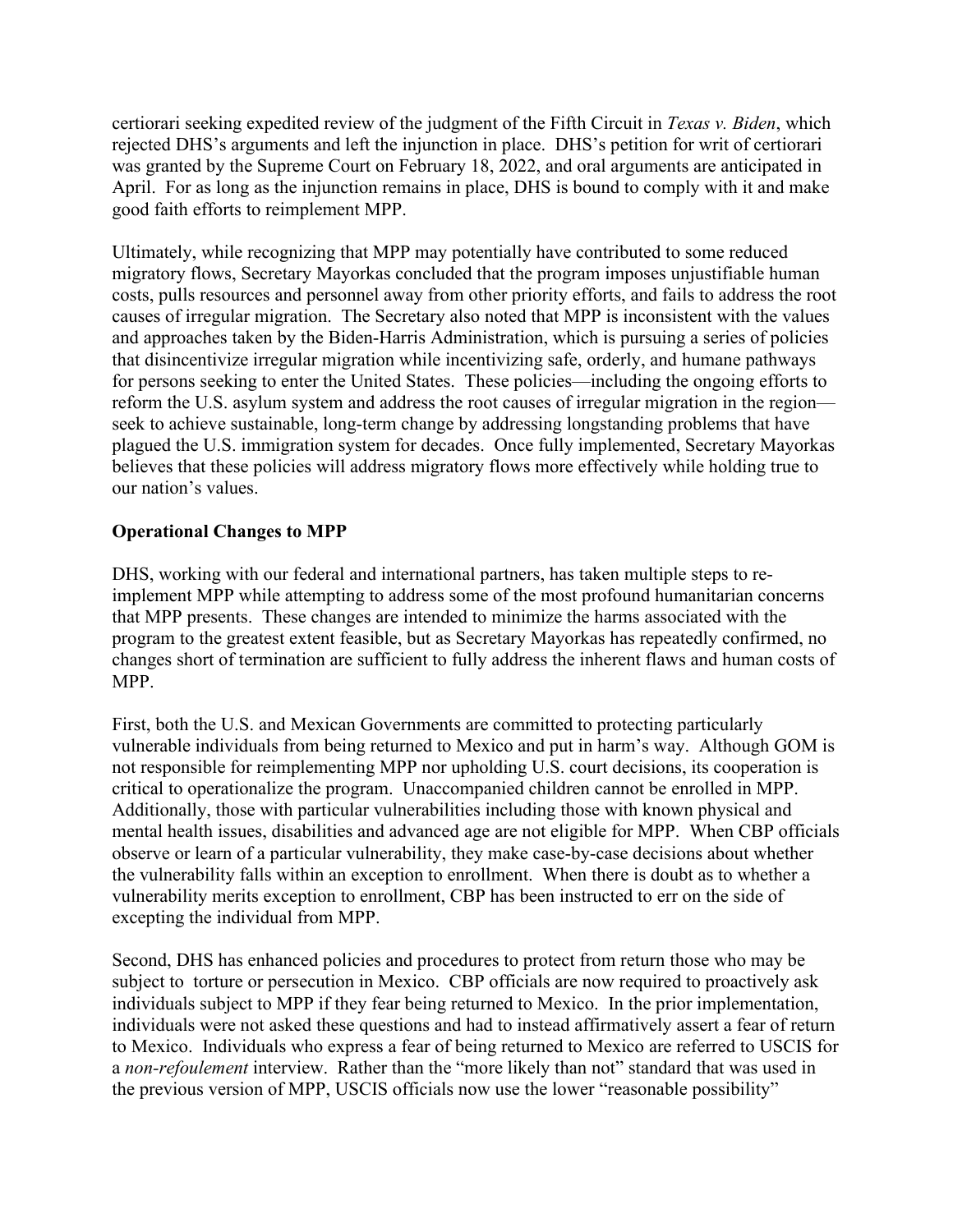standard. Importantly, they are provided access to telephones and are generally given 24 hours to consult with a legal representative in advance of their interview. It continues to be the case that individuals enrolled in MPP can tell a USG official that they fear return to Mexico at any time while they are in the United States, including during initial processing, court hearings or any other encounters with USG officials.

Third, DHS and DOJ are taking additional steps to provide individuals subject to MPP with reasonable and meaningful opportunities to meet with counsel or a legal representative. Upon enrollment, individuals are provided a legal resource packet. As already stated, individuals who express a fear of return to Mexico have 24 hours prior to their USCIS *non-refoulement* interviews to consult with legal representatives on the telephone. Under current operational guidance, CBP is to provide individuals enrolled in MPP with access to telephones during their time in custody, and volunteers from law firms and legal service providers are providing migrants with free telephonic legal consultations. At the request of an individual in MPP, legal representatives may participate by telephone in USCIS *non-refoulement* interviews. DHS and DOJ are coordinating returns to the United States for court hearings to allow individuals enrolled in MPP with substantial time to meet with counsel on the day of the hearing, and DOJ is providing access to the Legal Orientation Program for individuals in MPP. Counsel may be present at the noncitizens' court hearings by video or in person. Additionally, the Department of State is working with international organizations to increase access to legal and other informational resources via shelters in Mexico, including through provision of WiFi and outfitting of private spaces that can be used to consult remotely with legal representatives or others.

#### **Re-Implementation to Date**

On December 6, 2021, DHS began to enroll individuals in MPP and subsequently return them through a port of entry (POE) in El Paso, and court hearings began at the El Paso Immigration Court for individuals enrolled in MPP on January 3, 2022. On January 3, 2022, DHS began to enroll individuals in MPP and subsequently return them through a POE in San Diego, and court hearings began at the San Diego Immigration Court on February 1, 2022. On January 20, 2022, DHS began to enroll individuals in MPP and subsequently return them through a POE in Brownsville, and court hearings began at the Brownsville Immigration Hearing Facility on February 15, 2022. On February 28, 2022, DHS began to enroll individuals in MPP and will subsequently return them through a POE in Laredo, and court hearings will begin on or about March 28, 2022 at the Laredo Immigration Hearing Facility. DHS intends to continue incremental expansion of returns across the Southwest Border in the coming months contingent on GOM's continued agreement to receive returns and location-specific reception capacity.

As of February 28, a total of 1,602 individuals have been enrolled in MPP and 893 of them have been returned to Mexico, while 181 are still being processed. Not all individuals who are enrolled in MPP are actually returned to Mexico since some are disenrolled due to a particular vulnerability or a positive determination in their non-refoulement interview.

Of the 1,602 enrollments, only one was a family unit individual (who was later disenrolled), while the rest were single adults. To date, all individuals enrolled have been Spanish speakers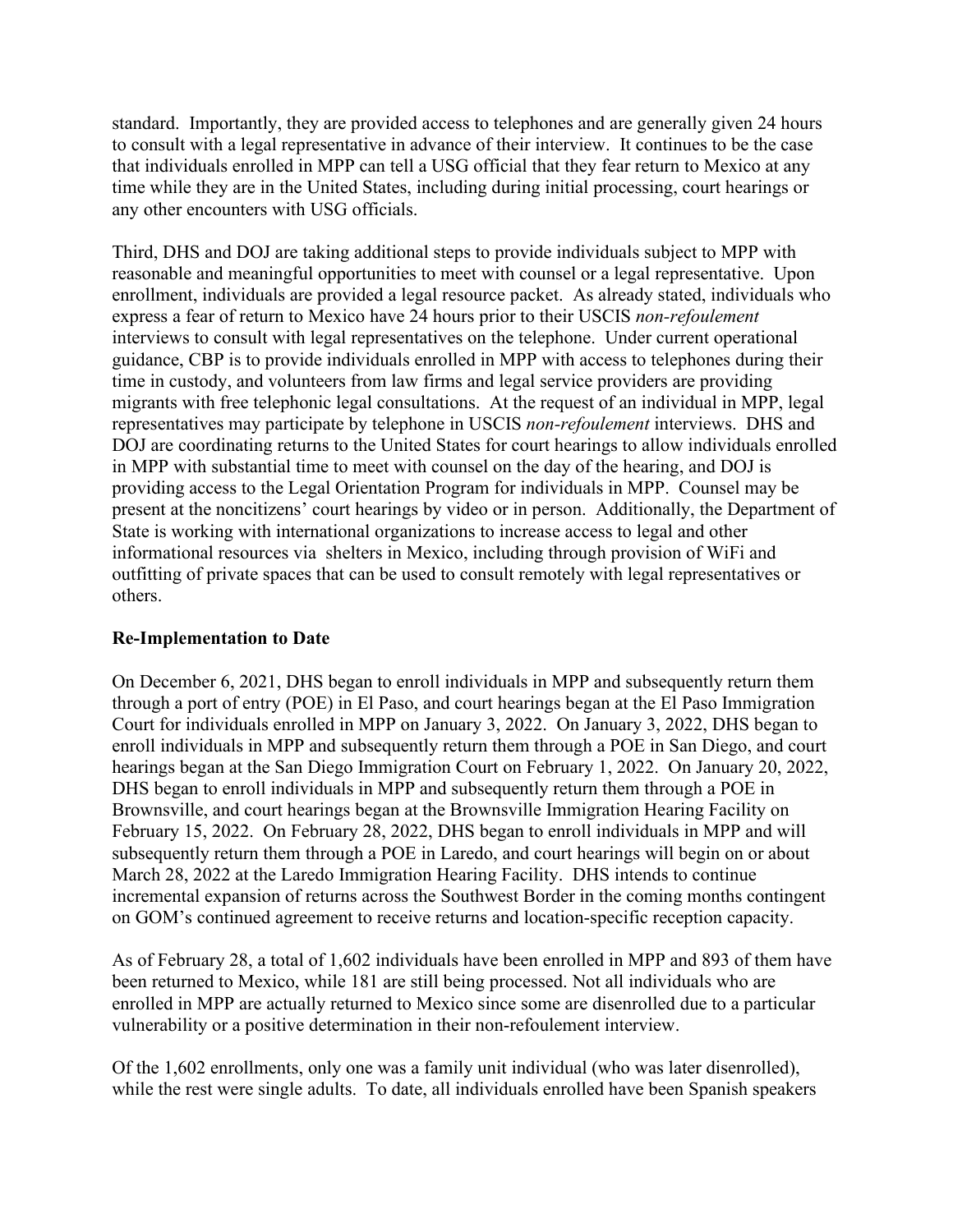primarily from Nicaragua, Venezuela, Cuba, Colombia, and Ecuador. In principle, anyone from the Western Hemisphere (other than Mexico) is potentially eligible for MPP processing if they are not an unaccompanied child or fall into another vulnerable group.

Of the 1,602 enrollments, 82 percent (1,313) claimed a fear of harm in Mexico during initial enrollment and were referred to USCIS for a non-refoulement interview, 225 of which resulted in a positive determination (17 percent). The remaining 83 percent of those who claimed fear either received a negative determination (69 percent), had their cases administratively closed (12 percent), or remain pending (2 percent). Individuals disenrolled from MPP generally still have a pending Notice to Appear before EOIR and continue their removal proceedings while remaining in the United States. During their non-refoulement interviews, 2 percent were legally represented.

DHS will continuously evaluate MPP operations and effectiveness and make necessary adjustments to improve the integrity and operations of the program, and the safety of those who are enrolled in it. As part of these efforts, DHS has created a case review process for individuals who believe they should not have been subject to MPP or should no longer be subject to MPP due to a particular vulnerability or a changed circumstance. Individuals or their representatives can email DHS with information about why the individual's enrollment is believed to have been incorrect or how the individual's circumstances have changed since enrollment, and DHS will promptly review their cases.

## **Conclusion**

As the Biden-Harris Administration and Secretary Mayorkas have repeatedly acknowledged, the United States is a nation with borders and laws that must be enforced, and it is also a nation that was built by immigrants. This Administration is, as a result, committed to securing our borders while also offering protection to those fleeing persecution and torture. The Secretary has been clear that, in his view, MPP is not the best strategy for achieving either of these goals—even with the significant changes that have been made that seek to mitigate its inherent flaws.

Despite the Secretary's views concerning MPP, DHS is bound by court order to make good faith efforts to implement it until the injunction is lifted—and we have been complying with this court order.

That said, efforts to address irregular migration cannot solely be focused on our borders. Our immigration laws have not been updated in decades, and during this time we have seen a dramatic change in the nature and magnitude of migratory flows. These changes have only accelerated during the COVID-19 pandemic. This Administration is committed to working with Congress to transform our flawed immigration system so that we can better secure our borders and create fair, orderly, and humane pathways for migrants seeking protection or opportunity. A key part of these efforts involves the critical work our colleagues at the State Department are engaged in to create regional approaches to addressing migration that recognize it is a shared responsibility of all countries in the Hemisphere. DHS hopes to work alongside members of this Committee and this Congress to develop sustainable solutions to better manage migration at the border and in the region.